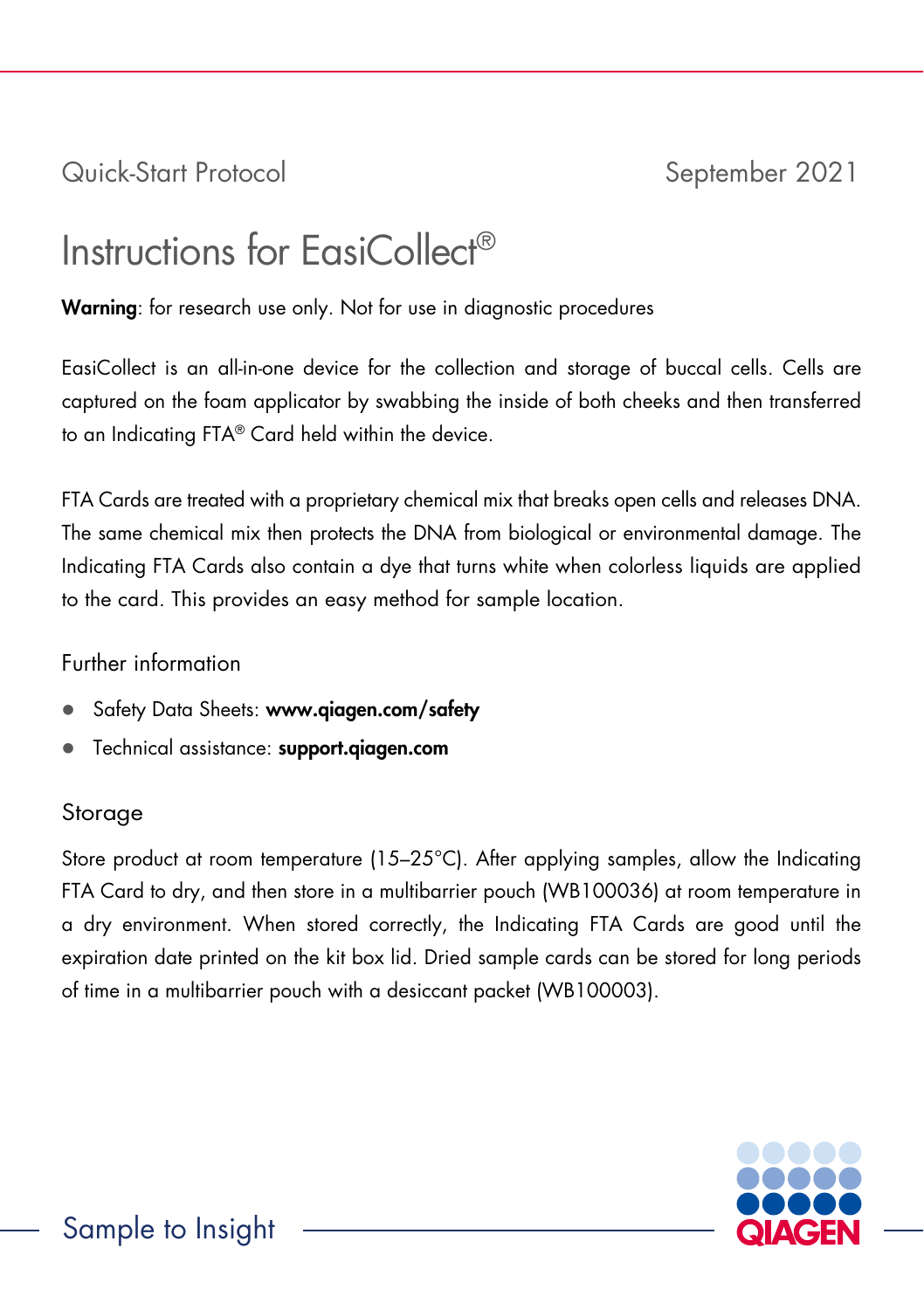## Notes before starting

- Always wear gloves when handling biological samples, and avoid touching the surface of the collection device to prevent contamination.
- Sample collection may be improved if subjects avoid eating, drinking, or smoking 30 min prior to sample collection.



Figure 1. Key features of the EasiCollect device.

## Procedure

## Preparation of the device

- 1. Do not open packages before use. When collecting samples, always wear gloves.
- 2. Open the protective sleeve at the FTA Card end. Slide out the EasiCollect device, leaving the foam-tip in the packaging.
- 3. Record identification information on the back of the FTA Card and then remove completely from the packaging sleeve.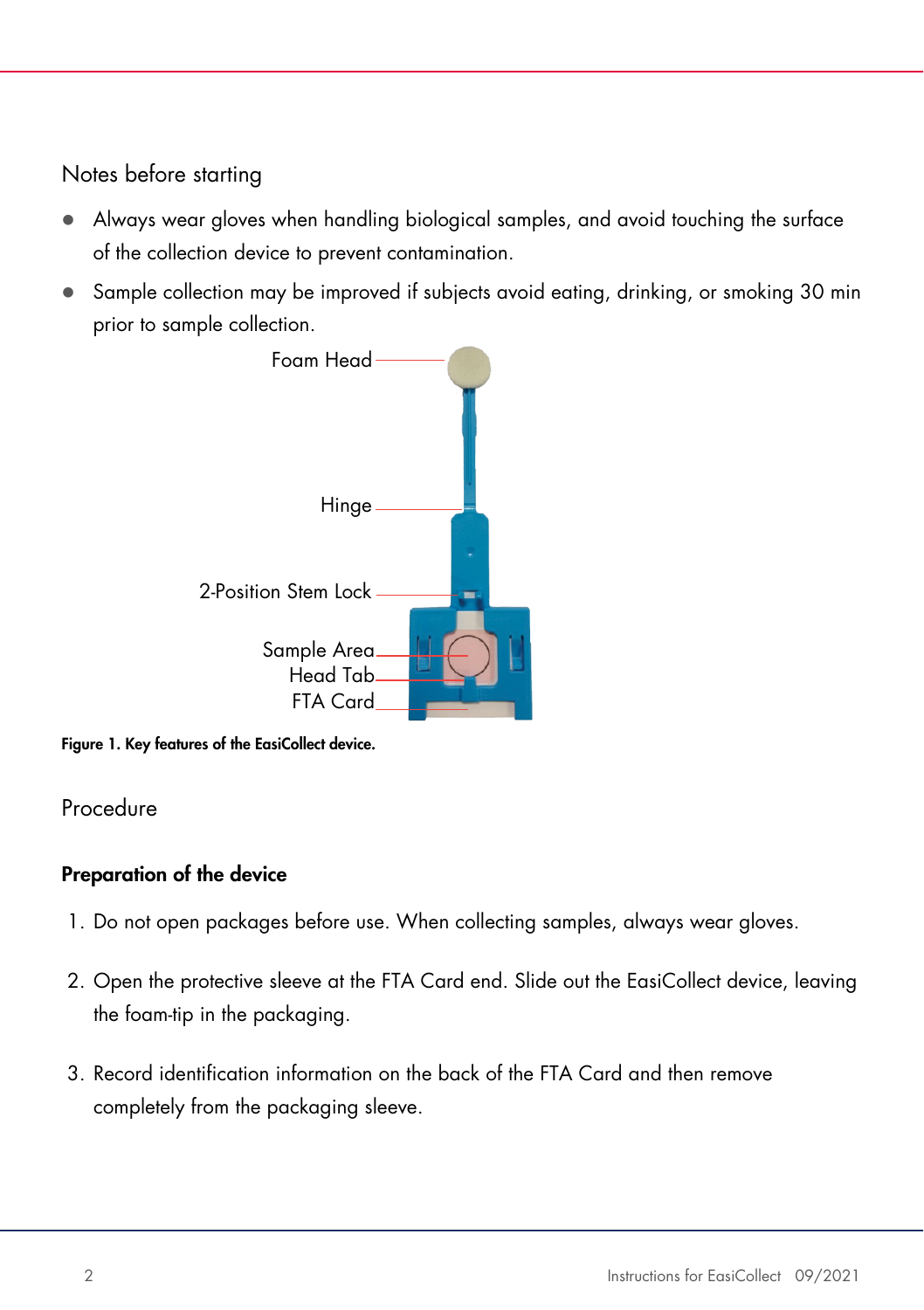#### Buccal cell collection

4. Hold the EasiCollect as shown [\(Figure 2\)](#page-2-0).

**Optional:** It is possible to self-collect the sample. In this case, explain to the subject the correct swabbing technique according to the "Sample collection procedure" to ensure a successful self-collection.

Sample collection procedure:

Place the foam head in the mouth, and using moderate pressure, run it along the gumline and under the tongue. Once the foam head is wet with saliva, rub the inside of each cheek for 15 s. Ensure that you feel/see the cheek protrude slightly during the collection. It is extremely important to ensure that the foam head is coated with saliva during this step to enable good sample transfer.

- 5. Remove the foam head from the mouth.
- 6. Carefully remove the plastic protective film from the FTA Card holder [\(Figure 2\)](#page-2-0) to expose the FTA Card.



<span id="page-2-0"></span>Figure 2. Sample uptake using the EasiCollect device.

#### Sample transfer

- 7. Fold the device at the hinge (1), and press the foam head onto the FTA Card [\(Figure 3\)](#page-3-0).
- 8. Ensure that the foam head is held in place with the stem lock in the lowest position (2), and the foam head under the head tab (3).
- 9. Leave the foam head in contact with the FTA Card for 10 s.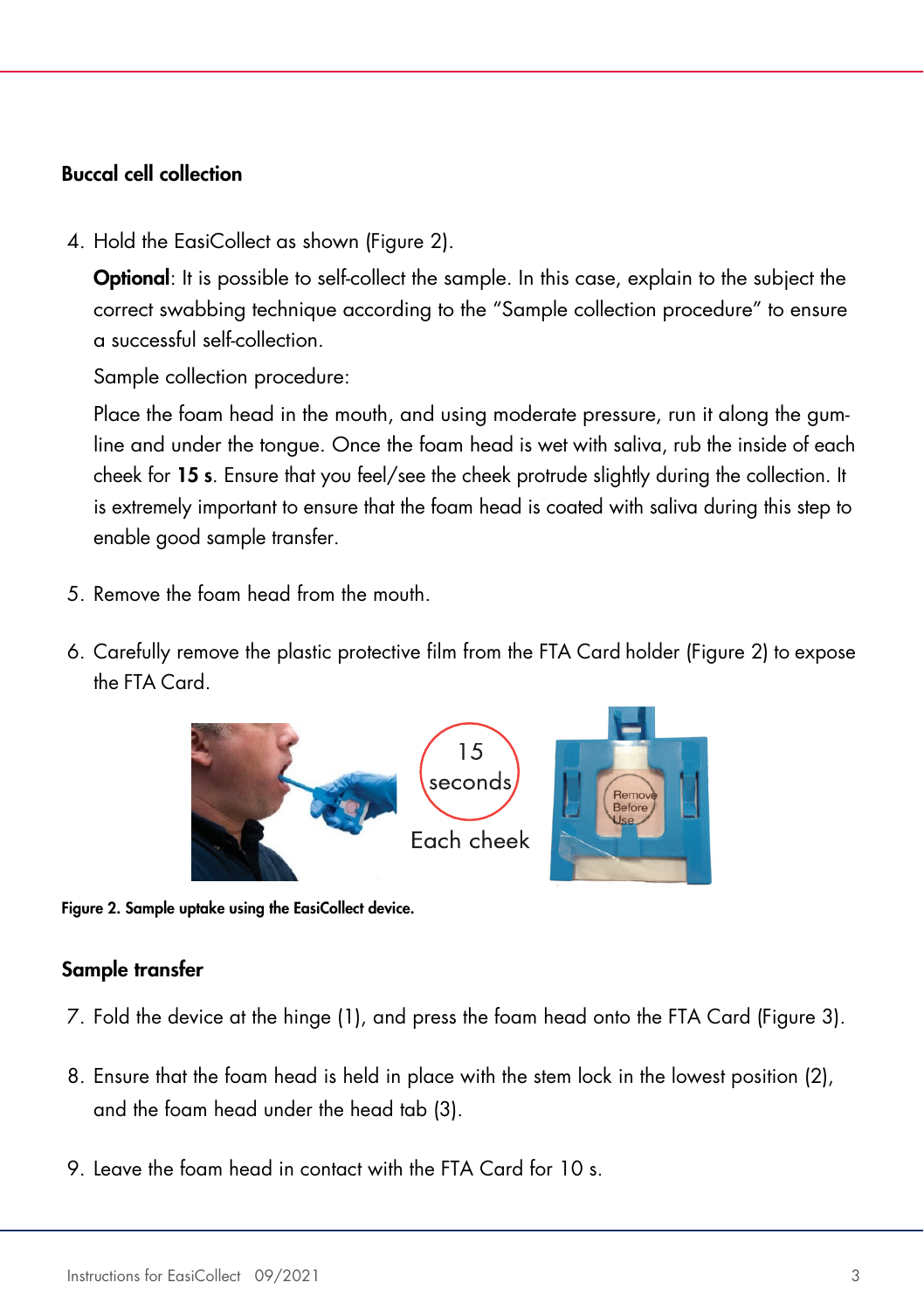

Figure 3. Sample transfer to FTA Card.

## <span id="page-3-0"></span>Drying position

10. Release the foam head tab by flexing the device [\(Figure 4\)](#page-3-1).



Figure 4. Detaching the foam head from the FTA card.

<span id="page-3-1"></span>11. Pull the stem up to the top position on the stem lock (4), removing the foam head from contact with the FTA card.

Note: Prior to shipping of samples, it is highly recommended that they be allowed to dry completely. Users will need to determine whether different sample types or volumes or different local conditions will require longer or shorter drying times. For example, the recommended drying time for a whole human blood sample is approximately three hours at room temperature. This period has been determined by following the drying time of 125 µl of whole human blood at 18−22°C and 60% relative humidity using a sample weight loss method. Do not heat to shorten the drying period.

12. Allow the sample todry.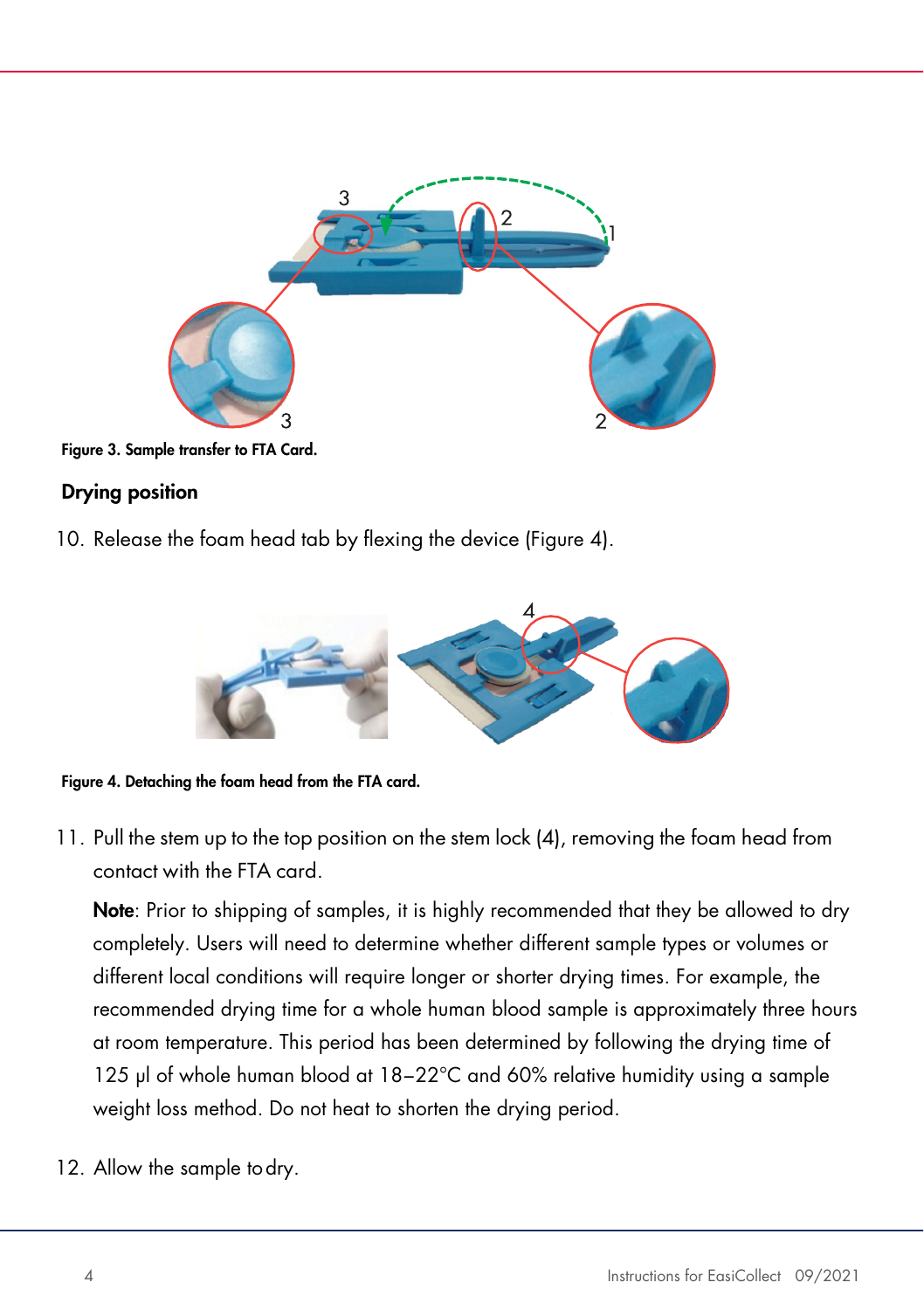## Transfer check

- 13. When dry, check the indicating FTA card and confirm that the color has changed to white within the sample area [\(Figure 5\)](#page-4-0).
- 14. If this color change has not occurred, then there may not be sufficient sample transfer, and the sample should be retaken with a new device. Do not repeat sample collection with the same device.
- 15. The sample can then be processed immediately or packaged for transport or storage.



<span id="page-4-0"></span>Figure 5. Sample transfer check.

## Troubleshooting guide

If good sample transfer has not been achieved and a white area has not been produced, the following should be reviewed:

- Ensure that the foam head is wetted well with saliva prior to swabbing, as the saliva aids sample transfer.
- Ensure the device is held in the sample transfer position for the full 10 s [\(Figure 6\)](#page-5-0). Check that both the foam head is underneath the head tab and that the lower stem locking positions are used when the device is in the transfer position. This ensures a consistent amount of pressure is applied across the sampling area.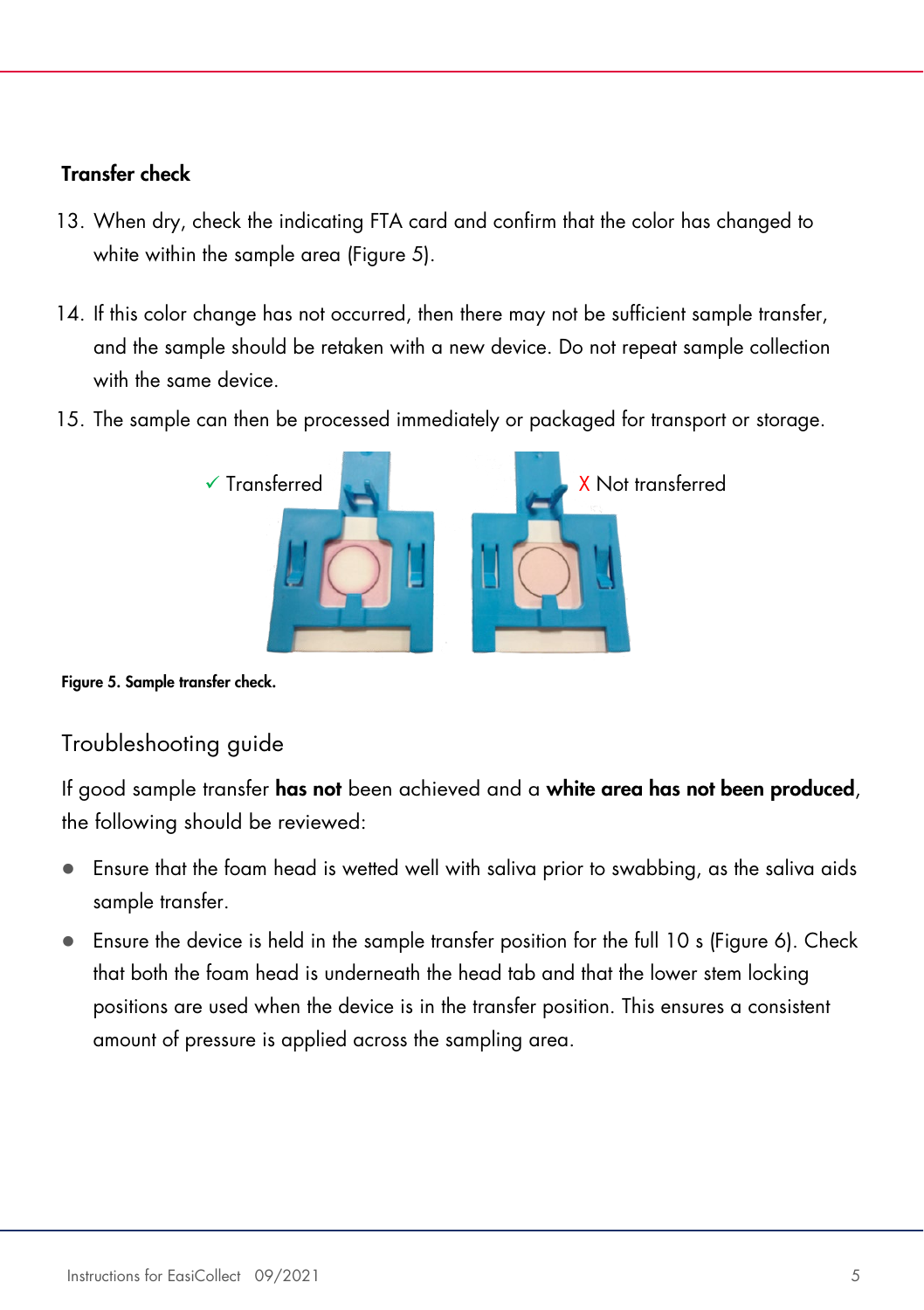

Figure 6. Correct foam head sample transfer position.

<span id="page-5-0"></span> Ensure the stem lock is in the upper position as shown when drying, and that the foam head has been released fully from underneath the head tab [\(Figure 7\)](#page-5-1).



Figure 7. Correct foam head position for device transport.

<span id="page-5-1"></span>FTA sample processing

## Sample punching

Remove a 1.2 mm punch from the dried Indicating FTA Card using a manual punch such as the UniCore Puncher (cat. no. WB100074 or WB100028), a semi-automated puncher such as the BSD600 Ascent (cat. no. WB120036), or the fully automated STAR Q Punch AS (EC) system (cat. no. 9002651) for high-throughput punching and integrated assay setup.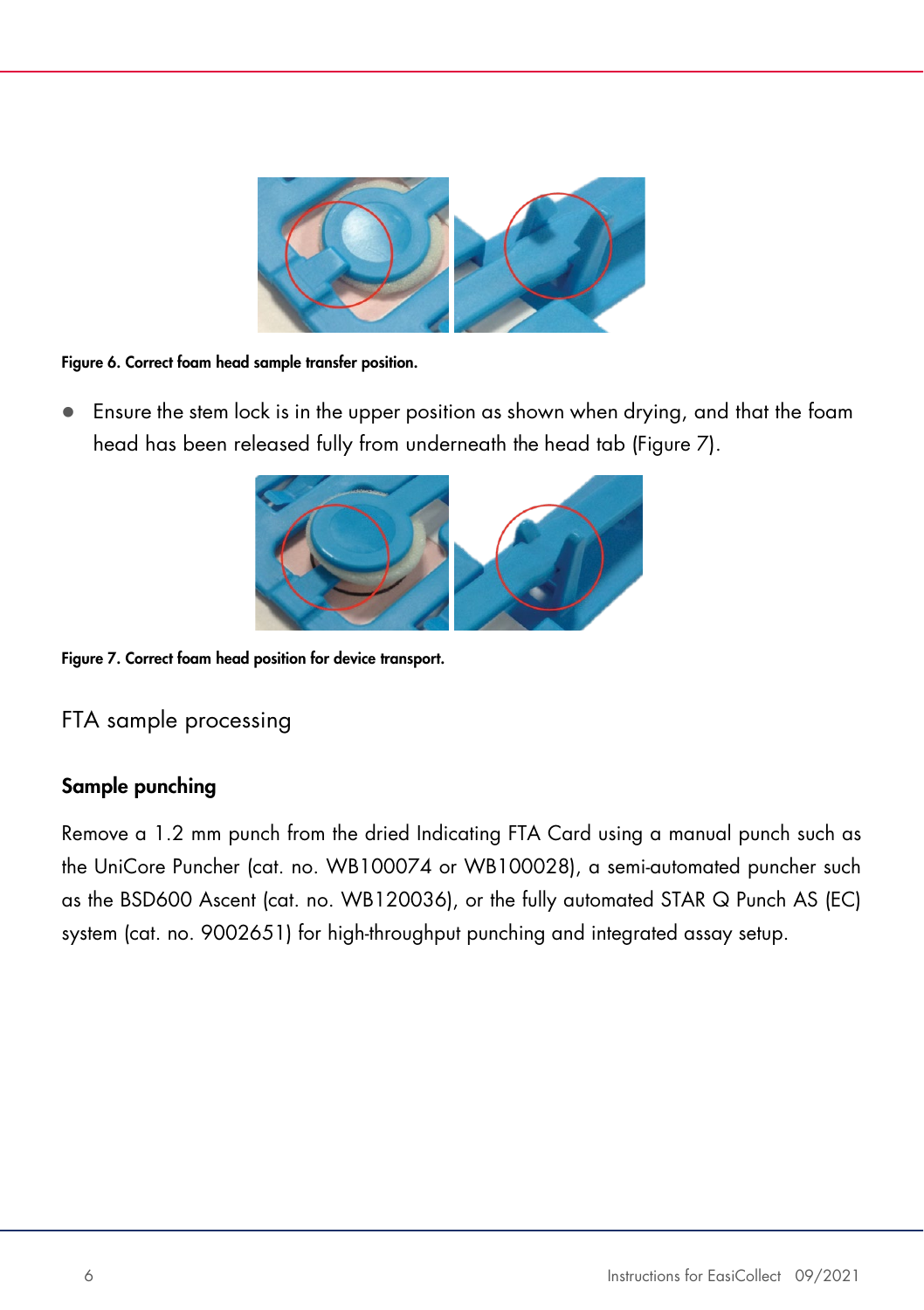#### Direct PCR

- 1. Add PCR reagents to the PCR reaction tube or plate including an appropriate amount of Investigator STR GO! Punch Buffer (cat. no. 386526 or 386528), e.g., QIAGEN's Investigator 24plex GO! (cat. no. 382426 or 382428) or Investigator IDplex GO! (cat. no. 381636 or 381638), that have been validated for use with punches taken directly from FTA cards.
- 2. Add the punch and proceed with the amplification process according to manufacturers' instructions.

#### Pre-washed direct PCR

- 1. Remove a 2.0 mm punch from the dried Indicating FTA Card using a Micro Punch (WB100007) or UniCore Punch (WB100029).
- 2. Wash the punch with 200 µl QIAcard FTA Wash Buffer (WB120204) 3 times for 5 min each. Discard the washes.
- 3. Wash the punch twice with 200 µl TE-1 buffer (10 mM Tris-HCl, 0.1 mM EDTA, pH 8.0). Discard the washes.
- 4. Add PCR reagents to the punch and proceed with the amplification process according to manufacturers' instructions.